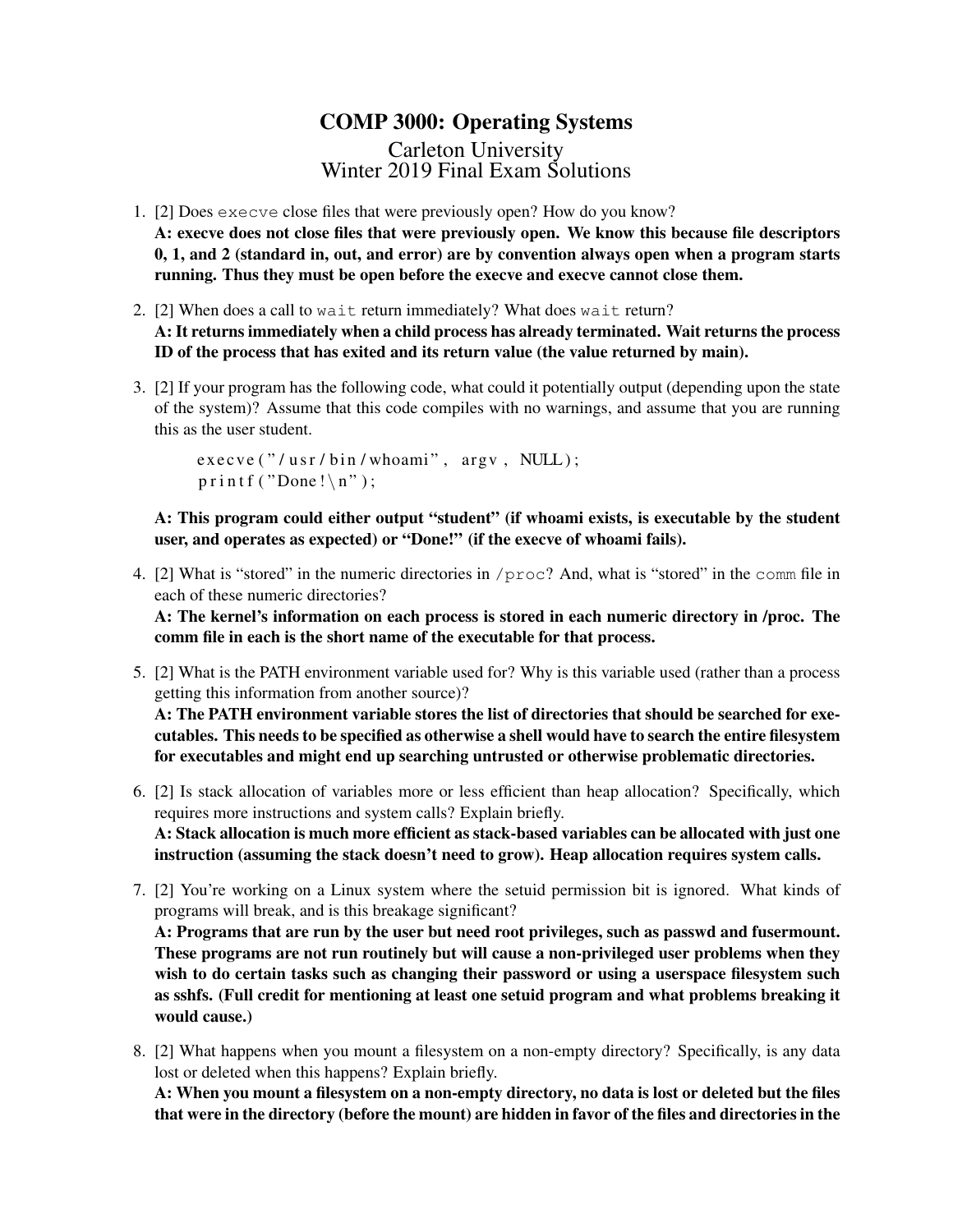newly mounted filesystem. When the filesystem in unmounted, the old files in the mountpoint again become accessible.

- 9. [2] Can signal handlers produce race conditions? How? Assume that the process is single-threaded (i.e., is a standard Linux process). A: Signal handlers can definitely produce race conditions by modifying data structures that are also being modified by the main code. For example, this could be a problem when a signal handler uses a standard library function that makes use of private static storage. If such a function is interrupted and then a signal handler calls it again, the internal storage will be in an
- 10. [2] Do you think a symbolic link can refer to a file on another filesystem? What about hard links? Explain briefly.

undefined state. Lookup non-reentrant functions to learn more about this.

A: A: Symbolic links can refer to any file on the system, because they refer to the destination file by name. Hard links are limited to files in the same filesystem, because they refer to an inode, and inode numbers are filesystem-specific.

11. [2] Why does fsck (on a non-journaled filesystem) have to walk through the entire filesystem hierarchy and inode table? Give an example of one specific error it could find.

A: It has to walk through both because it has to look for inconsistencies, particularly with reference counts on inodes being inconsistent with the filesystem. If a file has a reference count of two and only one file refers to it, the reference count should be set to one. And, if an inode's reference count is 1 and it isn't referenced anywhere in the filesystem, a new filename should be made for it (and by convention it is placed in lost+found).

12. [2] Why is it important for file copying programs on Linux to treat sparse files differently? What problem can arise if sparse files are treated like regular files? And does this same problem apply to backup programs that compress their output?

A: If sparse files are treated like regular files when copying, then it is possible for the copies to take up much more space than the original files (because the sparse regions in the original will have their blocks allocated in the copy). The same problem does not apply to backup programs when they are backing up, as the sparse regions will compress very well (as they are just a sequence of zeros). The same problem can arise, however, when restoring such a backup, in that the restored backup could take up much more space than the original files.

- 13. [2] When a process exits, does the kernel automatically reclaim the memory resources it was using? What about when a kernel module exits, is memory reclaimed? Explain briefly. A: When a process exits, the kernel automatically reclaims its memory because the kernel maintains a record of the memory associated with a process, its page table, and thus this record can be consulted to deallocate memory properly on process exit. When a kernel module exits memory is not automatically reclaimed because modules allocate memory as part of the kernel's own page table. No record is kept of what memory specifically belonged to the module (and indeed such ownership isn't well defined given the way modules can interact with the rest of the kernel). Thus the kernel doesn't and cannot deallocate all memory allocated by a module automatically when it exits.
- 14. [2] When a system call encounters an error (such as an invalid argument), how does it return an error to userspace? And, how does userspace receive this error? Explain briefly. A: To return an error, the kernel returns the error code (such as EINVAL) negated as the system

call's return value. In userspace, this code gets put into the errno variable that can be checked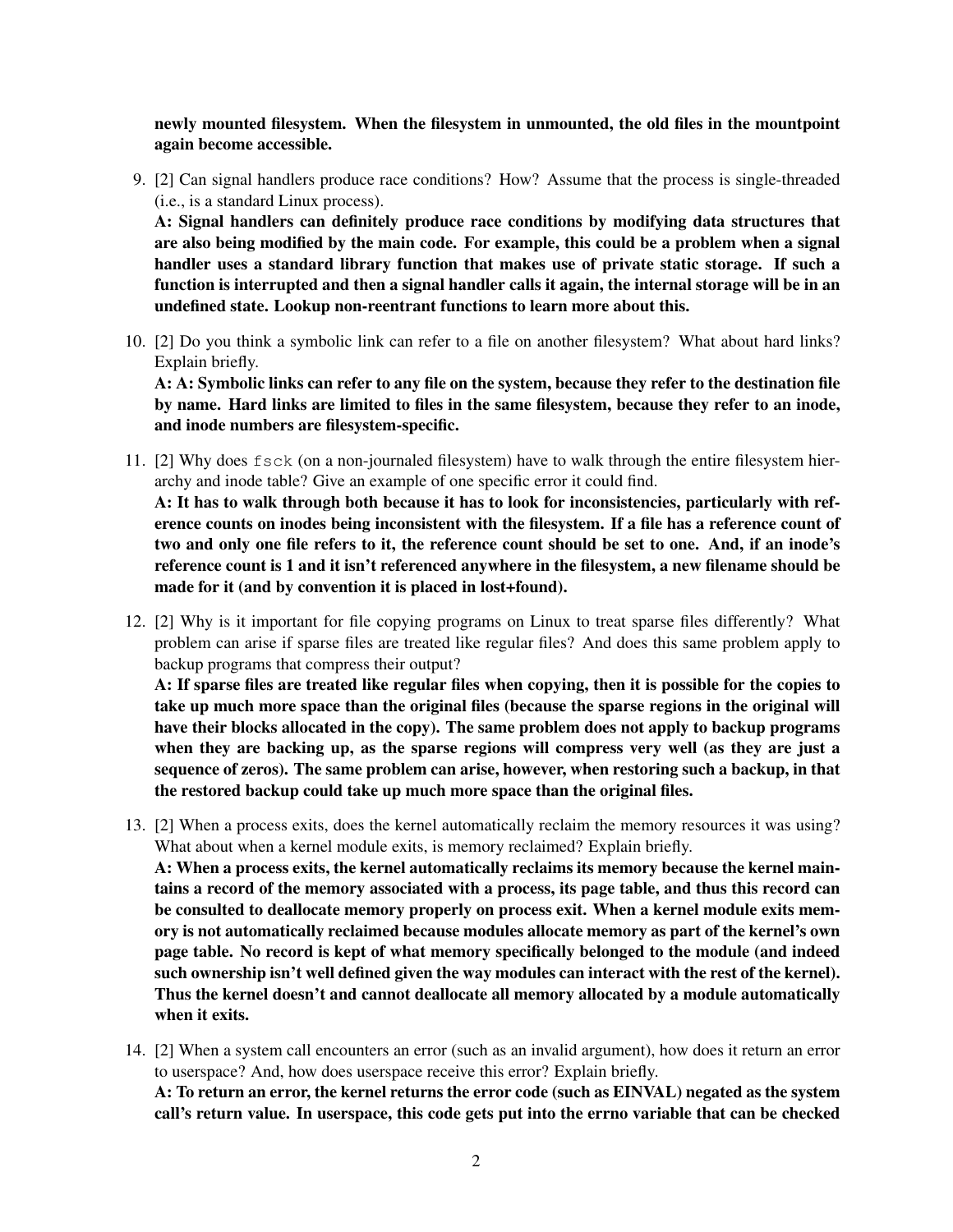automatically using standard functions/macros. (Full credit for mentioning returning the code as the system call's return value and it being put into errno in userspace.)

- 15. [2] The functions remember read() and remember write() have an offset argument that is a pointer to  $\text{Loff}\text{-}t$ . The read and write system calls, however, do not have offsets in their arguments. From the perspective of userspace, where is the offset stored? What about from kernel space? A: From userspace offsets are an implicit part of the open file (referred to using a file descriptor). In kernel space the offset is stored as part of the FILE struct.
- 16. [2] In the remember module, saved data order specified the size of the static buffer. This variable does not specify the number of bytes to allocate (as you would with a call to malloc). What does it specify instead? Why is this different?

A: It specifies the number of pages to allocate as a power of two (pages  $= 2^{order}$ ). Memory is allocated this way to minimize external fragmentation, as the powers of two mean you can always split up a non order zero allocation and get two of the previous (an order 3 allocation can be split into two order 2 allocations). This optimization is important in the kernel as the kernel often needs to allocate contiguous physical pages for tasks such as device I/O. Userspace allocations are all in an exclusive virtual address space so fragmentation is much less of an issue (although most userspace memory allocators do try to minimize fragmentation).

- 17. [2] The remember module code does not enforce mutual exclusion on the saved data buffer. How could you enforce mutual exclusion? What would be the potential benefit of doing so? A: You could enforce mutual exclusion by adding a semaphore (probably a spinlock) that could be used to enforce exclusive access to the saved data buffer. Before remember read or remember\_write read or write to saved\_data they would grab the semaphore (thus waiting if it was in use) and release it once they were done. The benefit of this is that is this prevents concurrent access to /dev/remember by multiple processes leading to undefined behavior, say by two of them writing at the same time, just as we did in 3000pc. Note the original remember module can crash when accessed concurrently.
- 18. [2] How can programs such as bashreadline observe the detailed behavior of large numbers of processes? Specifically, what is the key difference between bashreadline and other monitoring tools (such as ps), and why is this difference significant?

A: While ps just reads files in /proc to analyze kernel state, bashreadline uploads eBPF bytecode (produced by compiling a C program inlined in the python code) into the kernel. This code is verified and translated into machine code, giving it access to almost any code or data inside the kernel. eBPF thus allows for deeper and much more flexible monitoring of system behavior at the process and kernel level.

19. [2] When does the producer sleep in 3000pc? Is this sleep essential for 3000pc to work, or is it simply there to improve performance? Explain briefly.

A: The producer sleeps when the queue is full (i.e., the producer as filled every slot and none have been emptied by the consumer yet). This sleep is essential because at this point the producer has nothing to do, it has to wait until the consumer makes progress. The only other alternative would be to do busywork, e.g. to loop until there was work to do. But this would consume CPU cycles with no benefit so it would be counterproductive.

20. [2] What's the difference between a regular mmap and an anonymous mmap? Why would you use one rather than the other?

A: A regular mmap associates a range of a process's address space with a range of bytes in a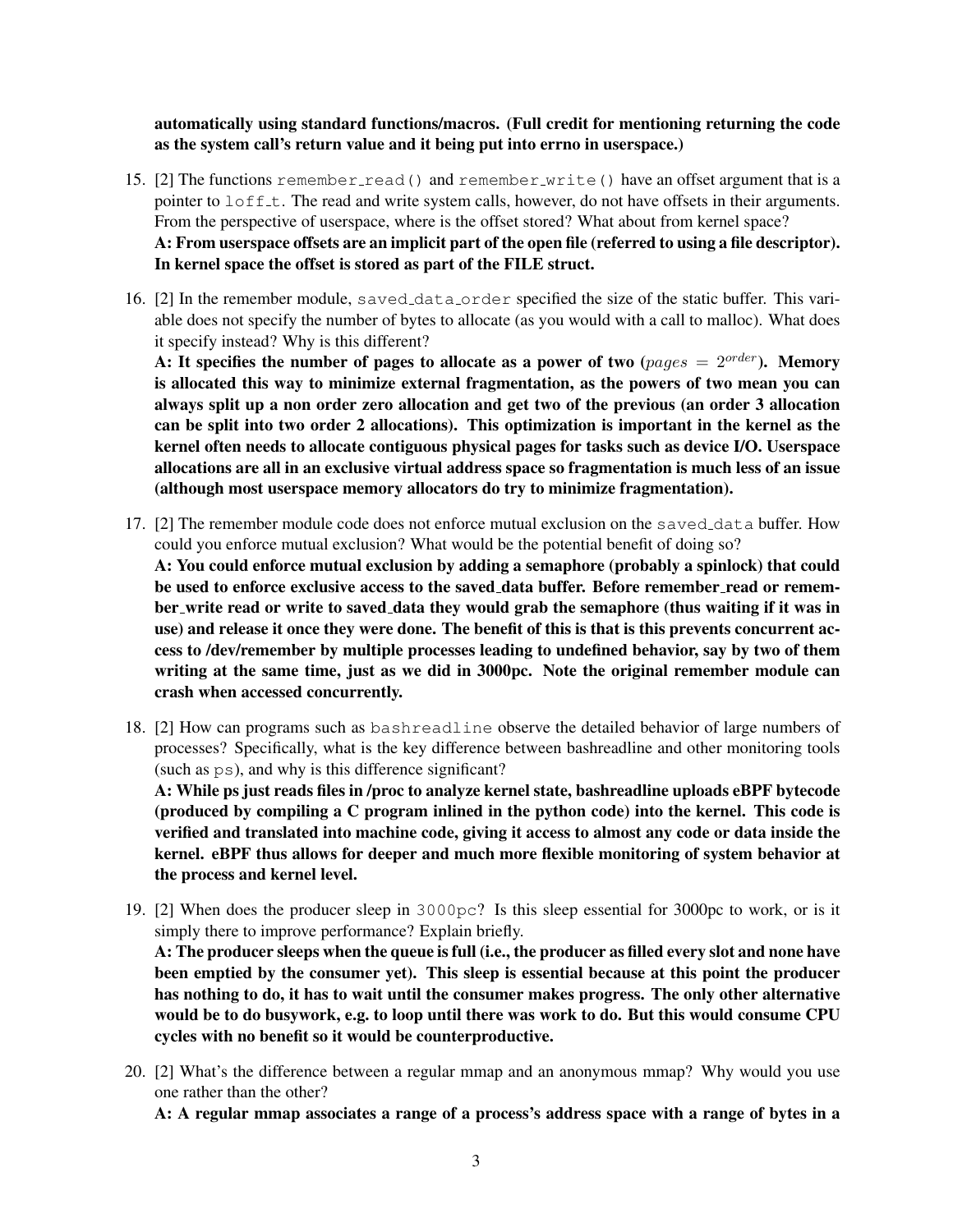file (thus the bytes in the file become "the same" as the corresponding the bytes in the mapped memory). An anonymous mmap has no associated file, thus it only allocates memory for an address range in a process's address space. In other words, an anonymous mmap does the memory allocation portion of a regular mmap without connecting it with a file.

21. [2] The Linux kernel's random number generator combines data gathered from multiple drivers in the kernel with a cryptographically secure pseudorandom number generator. Why must both of these components be used? (Note that the standard C rand() uses neither of these.)

A: The data gathered from multiple drivers produces the base entropy (unpredictability) that is necessary for a true random number generator. This gathered entropy however will generally be biased and the generator should output unbiased bits. The cryptographically secure pseudorandom number generator transforms these bits so they are unbiased and allows the kernel to then produce arbitrarily long that is unpredictable (as predicting its behavior would require reverse engineering the pseudorandom number generator, and a "cryptographically secure" one is resistant to this attack). (Full credit for saying the drivers provide uncertainty and the generator makes it unbiased.)

- 22. [2] Why do processes have a uid and an euid? Why not just use uid? A: The euid is the user ID that is used for permission checks while the uid indicates the user controls the process. These two need to be different in UNIX/Linux because a user can run a program that has different privileges from them if the setuid bit is set.
- 23. [2] Why can it be hard to find race condition vulnerabilities? Explain with an example.

A: Race condition vulnerabilities can be hard to find because they only manifest under certain conditions, often very rare ones involving the relative scheduling of multiple processes or threads. In 3000log-write the TOCTTOU vulnerability (a race condition vulnerability) would most of the time not happen. Only when you ran it many many times (under specially crafted conditions) would the vulnerability show up.

24. [2] Eve wants to rewrite the semaphore implementation in the thread library she is using because she finds the code ugly and hard to follow. You are Eve's boss. Eve is a very talented but junior developer. What do you tell Eve?

A: Eve, please don't do this. Semaphore code is ugly and hard to follow because it must do very strange low-level things (such as use special machine language instructions) in order to ensure correctness; further, they are also generally highly optimized for performance. A clean implementation will likely have race condition errors and will be slower. If you really wish to improve the code, first study this code and other semaphore implementations. (Full credit for saying no and explaining how semaphores must use special instructions.)

25. [2] Alice wants to develop a security-related Linux kernel module. This module needs to read security policies from files. Bob suggests that she just use standard C library functions such as fopen() and fgets(), since the Linux kernel is written in C. Carol says Alice should instead have a regular process read the files and then write their contents to a character device. Whose advice should Alice follow? Why? (Be sure to analyze the merits of both Bob's and Carol's proposal.)

A: Alice should follow Carol's advice. Bob's advice is bad because you can't use file-related C standard library functions as the file descriptor abstraction isn't available in the kernel (as the kernel is what implements it). Further, reading files directly from kernel space can lead to many complications as the kernel code for doing this assumes it is running in the context of a system call (and a calling process). Carol's solution requires the kernel module to simply process data